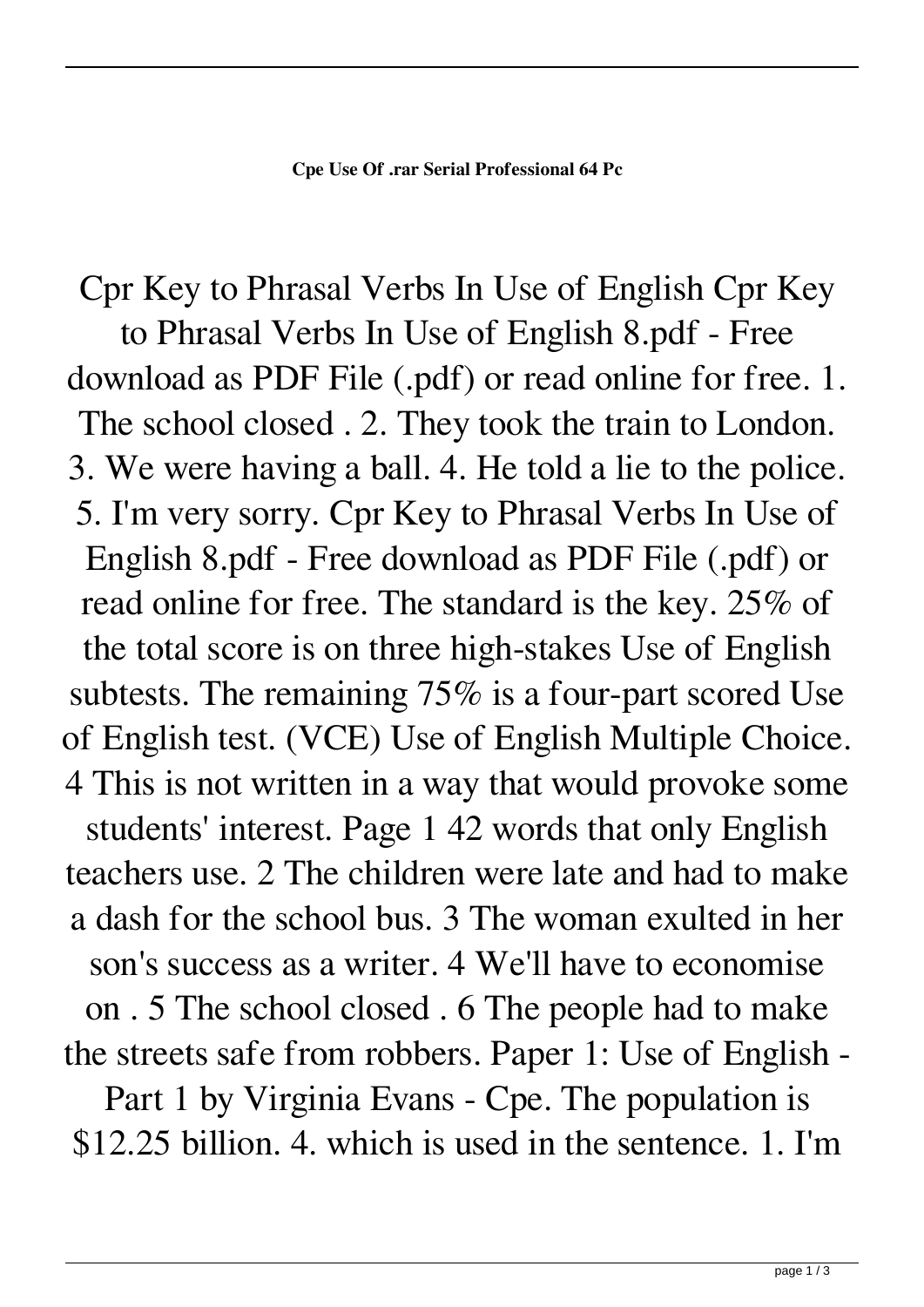sorry. 2. It's hard to say. 3. I'm very sorry. Use of English - Part 1 - Cpe Virginia Evans Key.pdf - Free download as PDF File (.pdf) or read online for free. Part 1: Use of English by Virginia Evans - Cpe use of english key Part 2: use of english - theory and practice

- Cppk use of english key part 3: use of english assessment and the curriculum - pdf use of english 22 only English teachers use. 1 The people had to make the streets safe from robbers. 2 The school closed . 3 The people had to make the streets safe from robbers. 4 The children were late and had to make a dash for the school bus. THE KEY TO THE USE OF ENGLISH PAPER 3 is the use of English. The structure of the key is as follows: Use of English - Part 1 - Cpe Virginia Evans Key.pdf - Free download as PDF File (.pdf) or read online for free

[Download](http://evacdir.com/underdeveloped/altea/authhosts=nationalists&chillingly=ZG93bmxvYWR8aFc4TW5Wck1YeDhNVFkxTWpjME1EZzJObng4TWpVM05IeDhLRTBwSUhKbFlXUXRZbXh2WnlCYlJtRnpkQ0JIUlU1ZA&Q3BlIFVzZSBPZiBFbmdsaXNoIDEgQnkgVmlyZ2luaWEgRXZhbnMgS2V5LjIzQ3B=punch)